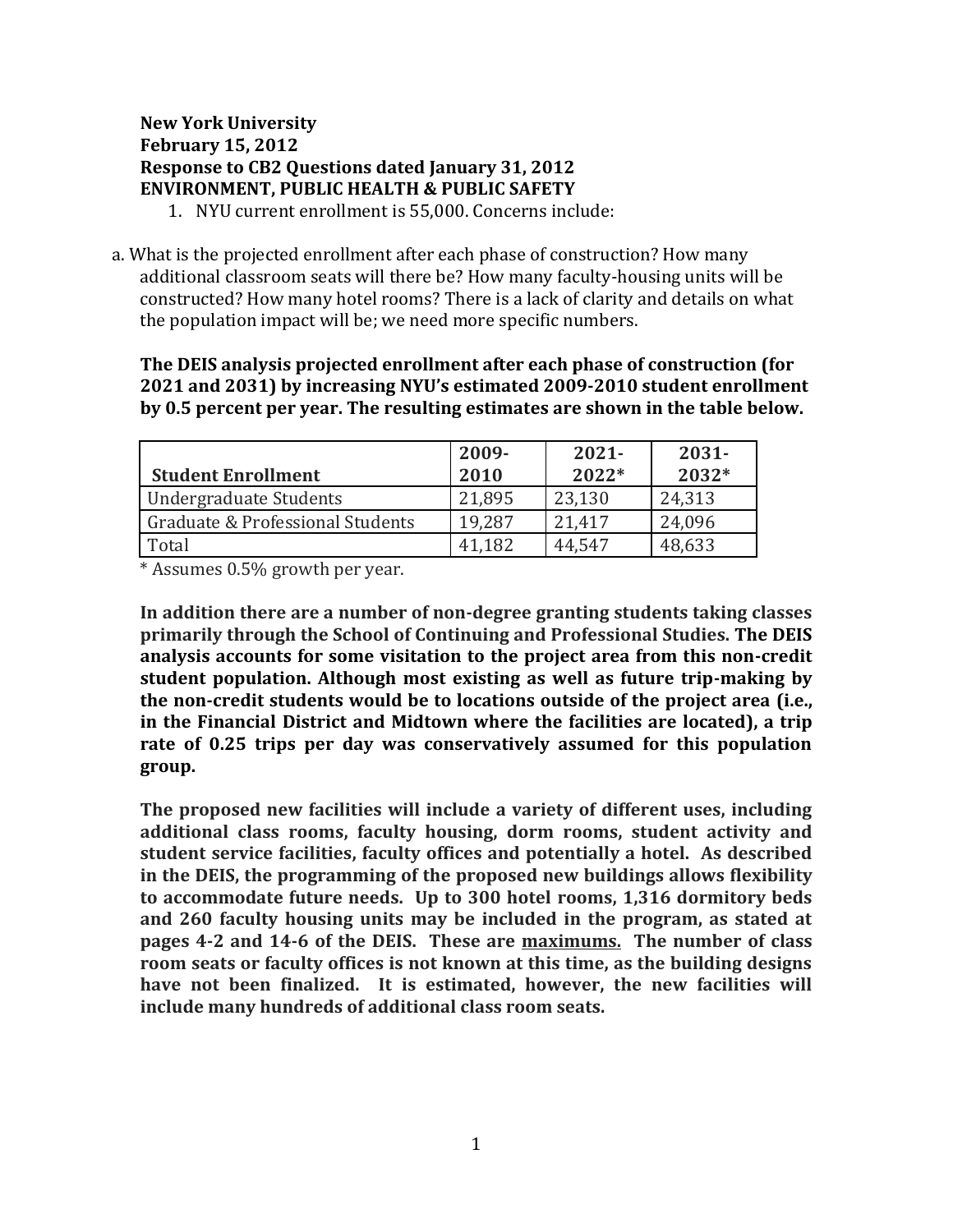2. Noise mitigation efforts include barriers, caulking, storm windows, new A/C units and interior covers, however there were multiple concerns that these will not be enough protection against dust and pollutants and in some cases no mitigation will be done. What specific materials will be provided and to whom?

**The proposed construction noise mitigation is described in Chapter 21 of the DEIS. As detailed on pages 21-19 and 21-20, the mitigation is directed to buildings (NYU and non-NYU)with single-pane windows. The section reads "In order to improve building window/wall attenuation, windows at the NYUowned Washington Square Village and Silver Tower buildings would be recaulked and storm windows would be offered. For the Washington Square Village buildings, NYU would offer to insulate/seal existing air conditioning units and provide an interior cover that improves the sound attenuation of the through-the-wall air conditions units, or NYU would offer to provide new air conditioning units. For the Silver Tower buildings, NYU would offer to replace existing PTAC units with high-attenuation PTAC units installed to fit properly/snugly in the PTAC sleeve. These steps are expected to increase window/wall attenuation values by up to approximately 5 dBA for the Washington Square Village buildings and by up to approximately 7 dBA for the Silver Towers buildings. At locations on non-NYU buildings where significant noise impacts are predicted to occur, absent the development of additional measures to mitigate project-related construction noise, the project sponsors would offer to provide storm windows and /or window air conditioning units for buildings without double-glazed windows and/or alternative ventilation to mitigate project-related construction noise impacts. The 505 LaGuardia Place building already has storm windows installed and a means of alternate ventilation; consequently, the mitigation offering is not warranted for this building."**

**Figure 20-13 of the DEIS presents the locations where significant adverse construction noise impacts were identified. The mitigation measures that are described above would be offered at these locations. Additional information about the buildings to be offered mitigation was presented to the Community Board in the power point presentation made on January 18, 2012.**

**These mitigation measures are specifically proposed to address significant adverse impacts with respect to noise from construction of the proposed project. They are not intended to address protection from dust and pollutants. As described in Chapter 20, "Construction Impacts," on pages 20-39 and 20-40, NYU will implement a comprehensive emissions reduction program which would include measures to control dust and reduce pollutant emissions during construction activities. With these measures in place, the analysis in the DEIS concluded that the proposed project would not result in any significant adverse impacts with respect to air quality from construction activities.**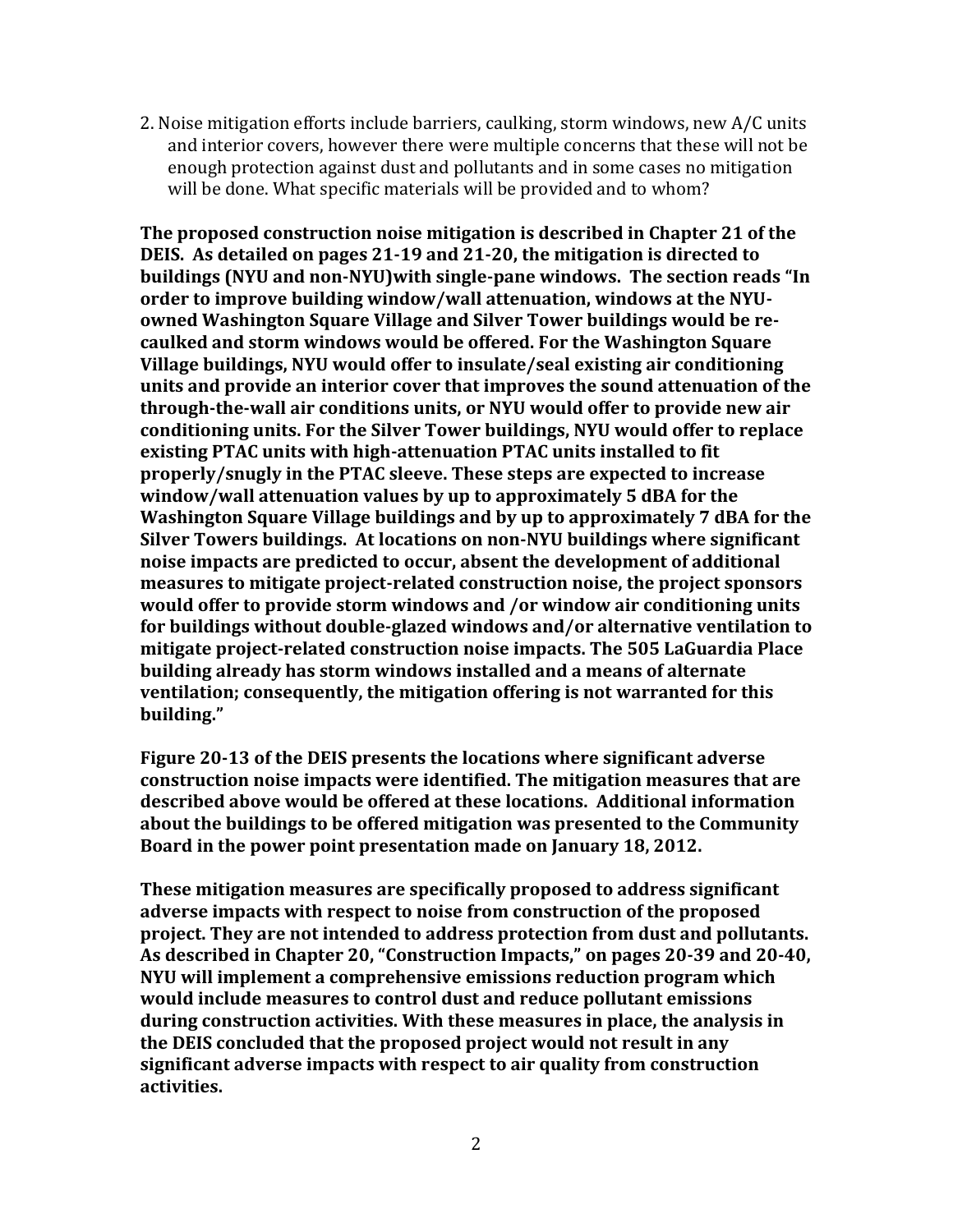a. Barriers merely redirect noise. Where will noise barriers send the sound? Noise is not just a matter of decibels but must also take into consideration magnitude and duration. How is this factored into the DEIS?

**Depending upon their design, sound barriers can reduce sound by absorbing a portion of the sound, transmitting the sound, reflecting the sound, and/or forcing the sound to take a longer path over and around the barrier. The noise analysis performed for the NYU project took into account all of the effects of the barriers mentioned above. Noise that is reflected is reduced in magnitude due to the increased distance that the noise travels.** 

**The construction noise analysis results presented in the DEIS provides information concerning the "magnitude and duration" of increased noise levels due to project-related construction activities. As described on page 20- 51 of the DEIS, "The** *CEQR Technical Manual* **states that significant noise impacts due to construction would occur "only at sensitive receptors that would be subjected to high construction noise levels for an extensive period of time." This has been interpreted to mean that such impacts would occur only at sensitive receptors where the activity with the potential to create high noise levels would occur for approximately two years or longer. In addition, the** *CEQR Technical Manual* **states that the impact criteria for vehicular sources, using the No Action noise level as the baseline, should be used for assessing construction impacts. As recommended in the** *CEQR Technical Manual***, this study uses the following criteria to define a significant adverse noise impact:**

- **If the No Action noise level is less than 60 dB(A) Leq(1), a 5 dB(A) Leq(1) or greater increase would be considered significant.**
- **If the No Action noise level is 61 dB(A) Leq(1), a 4 dB(A) Leq(1) or greater increase would be considered significant.**
- If the No Action noise level is equal to or greater than 62 dB(A) L<sub>eq(1)</sub>, or if **the analysis period is a nighttime period (defined in the CEQR criteria as being between 10:00 PM and 7:00 AM), the incremental significant impact threshold would be 3 dB(A) Leq(1).**

**Based on these criteria, the construction noise analysis conducted for the DEIS identified significant adverse impacts at various sensitive receptor locations. The analysis results at these locations, including the range of noise increases and impact duration are presented in Table 20-22 on pages 20-58 and 20-59.**

3. Two nursery schools are located on the super blocks. There have been no specifics addressed regarding these schools. How does NYU intend to deal with the specific hazards and issues that will be raised for these children through the ongoing construction? The point was repeatedly made that community children will spend their entire childhoods and adolescence in a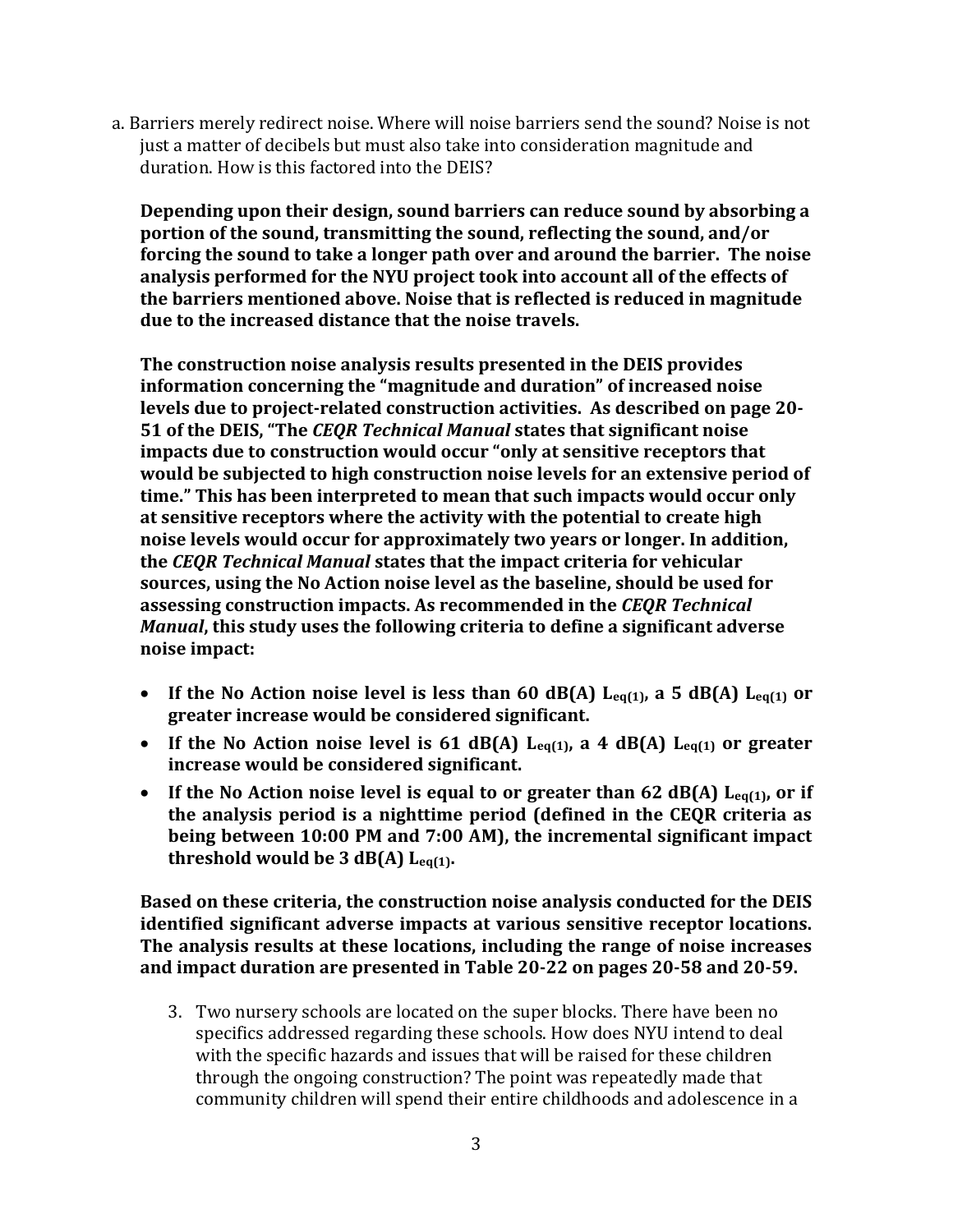construction site, can NYU provide the board with a peer-reviewed study on how children in urban areas are affected by construction?

With the proposed mitigation for air quality and the proposed safety construction procedures, there is no anticipated impact for this program. The University will, however, work with the individual stakeholders, including the Nursery Schools to ensure that feasible efforts are taken to address their concerns.

4. How many of NYU's expansion staff and contractors live in the community that will be affected for 20 years?

## **This information is not relevant to the application before the Board.**

5. Under what conditions would construction crews have to resort to blasting?

### **As stated by Turner Construction at the meeting with the Community Board on January 18, 2012, the use of blasting to construct the buildings is not anticipated. Blasting is generally used only where large amounts of rock need to be fractured to facilitate excavation.**

6. Does pedestrian assessment include elderly, disabled, strollers, children? There is general disbelief that there will be no impact during process and minimal enduring impact.

**The DEIS pedestrian analyses were prepared in accordance with the City's CEQR guidelines following established methodologies and representative pedestrian flow behaviors pertained to the general population. The methodologies also take into account of slower walking speeds at school crossings and where there is a concentration of senior population. During construction, contractors are required to provide appropriate maintenance and protection of traffic for vehicular and pedestrian flow, subject to DOT approvals.**

7. Asbestos and other airborne pollutants are a significant concern, please explain in layman's terms how the construction crews will handle these hazards.

**Asbestos will not be used in any of the new buildings. Prior to demolition of any of the existing buildings on the site (Coles Gymnasium, the supermarket on the South Block and the one-story retail building on the North Block), and as stated in the DEIS (page 10-9), an asbestos survey must be conducted by a NYC Certified Asbestos Investigator. This involves collecting and analyzing (at a NYS accredited laboratory) representative samples of suspect materials. Once the locations and types of asbestos containing materials (ACM) are identified in the survey, specifications for its removal (abatement) are prepared by a**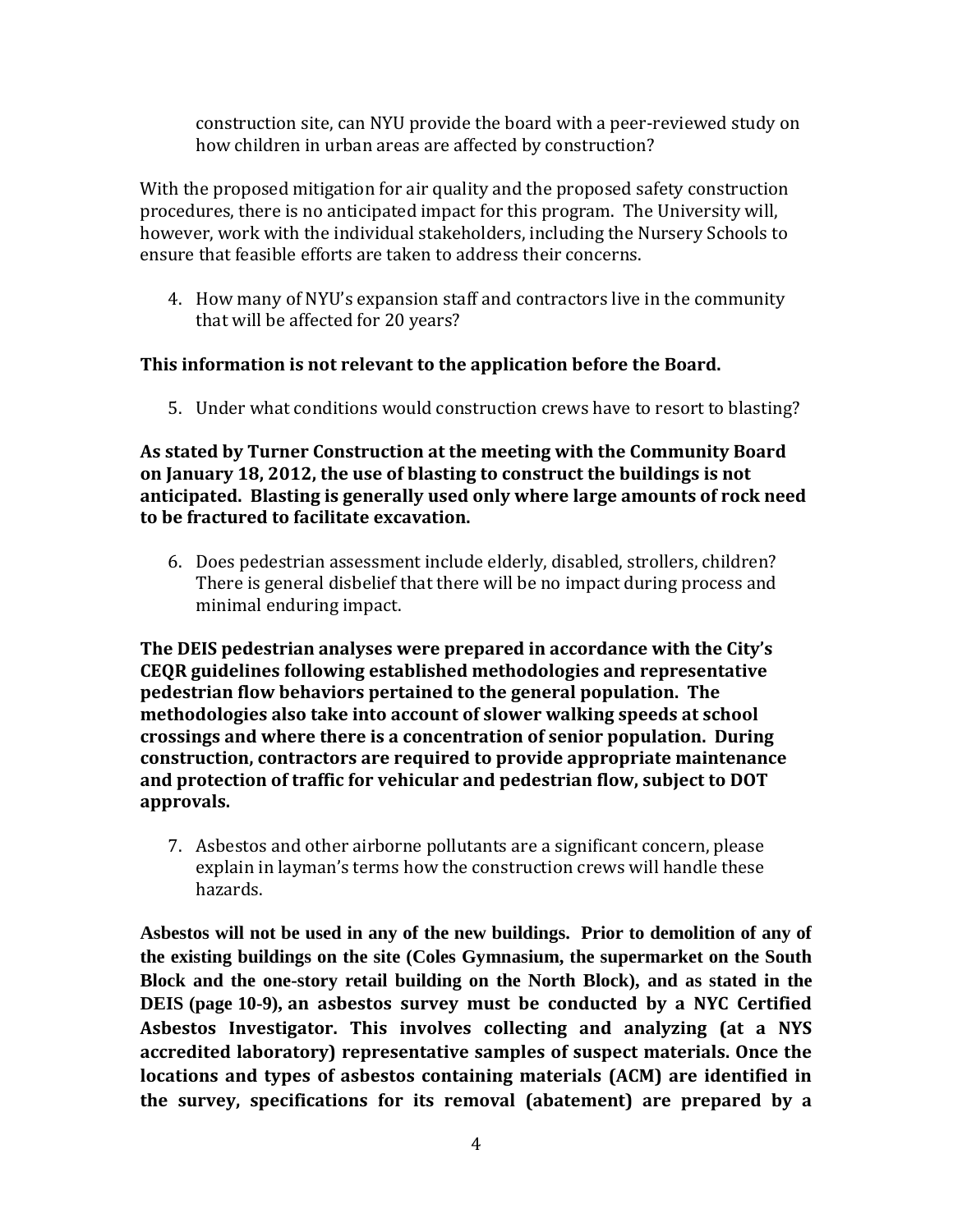**certified Project Designer. The abatement must be conducted by an NYS Licensed Asbestos Contractor with oversight (usually including air monitoring for asbestos fibers) by a third party NYS Certified Project Monitor.** 

**Typically, the part of the building from which asbestos is being removed is sealed off using plastic sheeting, duct tape and negative air pressure machines fitted with HEPA filters. Signs are posted and barriers are utilized to prevent unauthorized access. Special vacuum cleaners designed for asbestos containment are used when cleaning up during and after asbestos removal. The contractor can only use industry-accepted removal procedures (which generally require wetting the material and other approaches to reduce fiber release). Following the removal, all ACM as well as disposable coveralls worn by the workers, plastic sheeting, etc. is packaged in sealed leak-tight containers with approved labeling, identifying the contents as ACM and transported in enclosed vehicles to a US EPA and NYS-approved disposal site. Before the project can be certified as complete, air clearance testing is usually required to be performed by the Project Monitor.**

**The generation of dust during demolition is reduced by using water and other appropriate techniques. Emissions from construction vehicles are also regulated (e.g., required exhaust filters). Dust during excavation is reduced through the use of water spray on temporary roads, excavation areas and stockpiles. Real-time air monitoring for volatile organic compounds (VOCs typically associated with historical petroleum spills) and dust is often conducted during excavation. Monitoring for types of contaminants other than VOCs (such as heavy metals) is not usually performed, since not being volatile they are only released when they are part of or adhered to dust particles.**

#### **Further information can be found on the City's web site [\(http://www.nyc.gov/html/dep/pdf/air/asbestos\\_rules\\_20110203.pdf\)](http://www.nyc.gov/html/dep/pdf/air/asbestos_rules_20110203.pdf) and EPA's web site ([http://www.epa.gov/asbestos/pubs/40cfr61subpartm.pdf\)](http://www.epa.gov/asbestos/pubs/40cfr61subpartm.pdf).**

8. Exactly why can't this expansion take place in the financial district area where the community would be pleased to welcome the University and are offering financial incentives?

**Expansion is happening outside of the Washington Square area – particularly in Downtown Brooklyn and the East side health corridor. The proposed project is intended to serve the space needs of the Washington Square campus, so as to alleviate the spread of the University's footprint in the local area. As noted in the DEIS (page 1-25), NYU has carefully considered which university functions require location at the Washington Square campus. The proposed project is intended to accommodate those functions.** 

9. How will NYU enforce or control mitigations? Answer: mitigations will be contained in restrictive declaration. Since NYU has a history of vacating and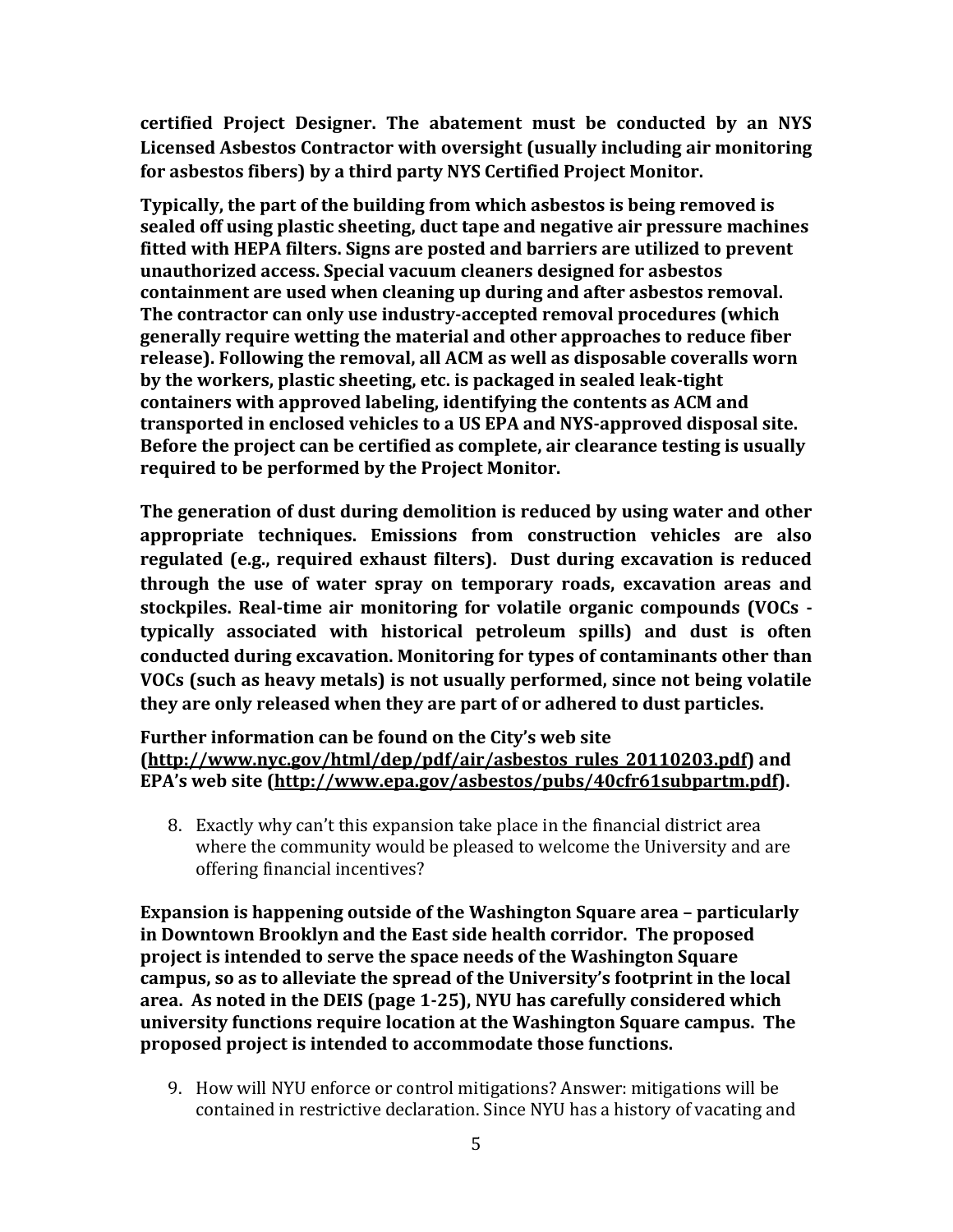voiding their previous restrictive declarations, how can community rely on NYU? There were multiple concerns regarding NYU history of not being honest with community and not supplying answers re pollutants - e.g. pollutants from chemistry building and recent oil spill.

**With respect to the proposed project, NYU will enforce and control construction practices, including mitigation measures, by requiring that its contractors adhere to the construction procedures required by the City in its SEQRA findings statement. The City will be authorized to enforce project approvals through its power to enforce the Zoning Resolution and any Special Permit issued pursuant thereto, and the additional mechanisms provided for in the Restrictive Declaration.**

10. Can the construction schedule be modified to minimize inconvenience and construction impacts to community? Currently the plans include spreading out the construction over a large period of time, what possibilities are there to compress the timeframe by building concurrently instead of spreading the building phases out? In particular: Phase II Mercer Building has construction schedule of 7 years.

**Building concurrently would not be expected to minimize environmental impacts. Moreover, the project has been conceived to allow buildings to be constructed over time, and in different areas of the two superblocks, as NYU requires additional space to accommodate space needs. In addition, concurrent construction would increase the impact to the surrounding neighborhood. These are large blocks, and not all residents who live on and around the blocks would be impacted by construction throughout the 19-year period.**

- 11. Concerns and questions about underground water include:
- a. What will be the impacts of constructing deep bathtubs within the water table and where will the displaced water go?
- b. Is NYU working from updated maps regarding the location of underground water including underground springs, tributaries, etc.?
- c. What guarantees can NYU provide that water will not be shifted or redirected and cause damage to surrounding foundations?
- d. Does NYU intend to de-water?
- e. What will be the impact on surrounding structures?

**Groundwater is a continuous zone of saturation that encompasses an entire area below a certain depth. Groundwater commonly exists where the pore spaces in sediment, and cracks or fractures in bedrock become saturated with infiltrating water, and the elevation or point of saturation is commonly referred to as the water table. The lateral or horizontal extent of an aquifer is usually defined by a confining geologic figure such as bedrock. The measured elevation of the water table below the project site, or anywhere, is referred to**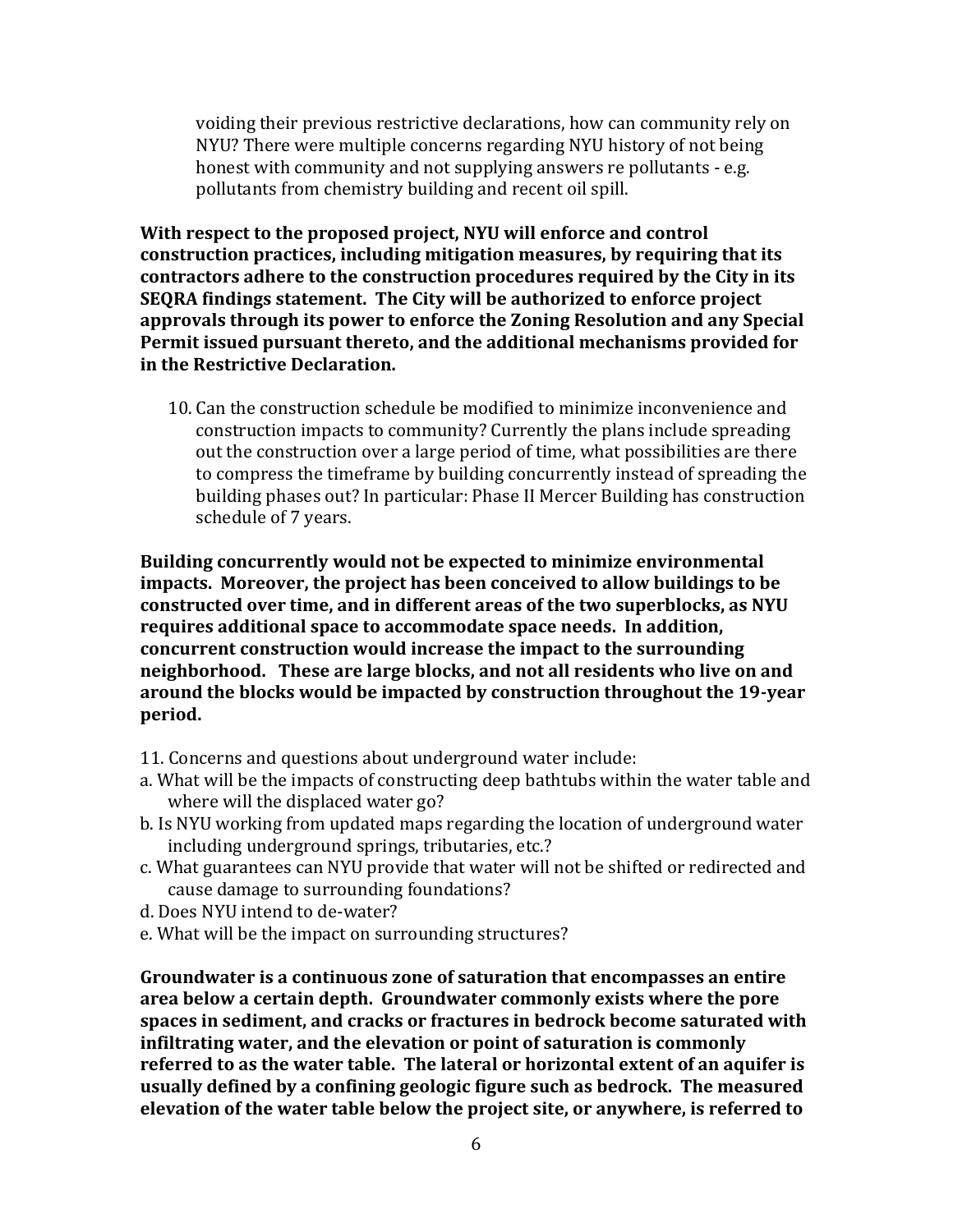**as hydraulic head. Groundwater flows in the direction of decreasing hydraulic head, and the change in hydraulic head over set distance is called hydraulic gradient. The primary forces that change groundwater parameters, such as water level elevation and groundwater flow direction, are the result of pressure changes driven by an increase or decrease in the volume of water moving through the aquifer. For example, a spring season with a large volume of snow melt and precipitation will increase storm run-off and water infiltration into the ground. The result will be in an increase in stream flow and a rise in the elevation of groundwater. A period of drought will result in decreased stream flow and lower groundwater elevations. Seasonal effects in Manhattan are moderated by the fact that much of the stormwater that falls in the area is diverted into sewers and therefore does not seep into the ground.**

**These changes in the groundwater system are part of an overall process commonly referred to the hydrogeologic cycle. Water evaporates from lakes, rivers, and oceans, condenses and falls to the ground in the form of precipitation, runs over and infiltrates into the ground, discharges into bodies of water, and the cycle repeats with the system constantly in motion. Secondary, man-made factors of change include, but are not limited to, pumping wells that remove groundwater, damns and retaining walls that restrict groundwater flow, and water injection. The natural tendency of an aquifer or water body affected by a man-made change is to return to equilibrium, or the natural conditions directed by the hydrogeologic cycle.** 

**The two superblocks comprising the Proposed Development Area lie at an elevation between 30 to 40 feet above mean sea level. A Phase II Subsurface Investigation<sup>1</sup> and a Geotechnical Investigation<sup>2</sup> documented that the project area is underlain by approximately 15 to 30 feet of urban fill consisting of sand, gravel, silt, and debris (i.e., concrete, brick, wood, etc.). The fill is underlain by a layer of native sediments with varying amounts of sand, gravel, and silt, and bedrock was encountered between approximately 56 and 83 feet below grade. The findings were consistent with the Surficial Geology Map of New York, <sup>3</sup> which indicates that up to 150 feet of glacier sediments and sand deposits exists across southern Manhattan. The water table was documented between approximately 23 and 35 feet below grade and groundwater flowed in a west-southwest direction towards the Hudson River. The mapped geologic features suggest that the aquifer beneath the project site connects to** 

 $\overline{a}$ 

<sup>&</sup>lt;sup>1</sup> A Subsurface (Phase II) Investigation was completed by AKRF in July 2011 and the results are summarized in NYU Core DEIS Chapter 10, "Hazardous Materials"

<sup>2</sup> A Geotechnical Boring Investigation was completed by I.M. PEI 7 Associates and Farkas & Baron, Consulting Engineers in 1964, and the results are summarized in NYU Core DEIS Chapter 10, "Hazardous Materials.

<sup>3</sup> New York State Geological Survey, Surficial Geologic Map of New York, Lower Hudson Sheet, Cadwell, D.H., 1989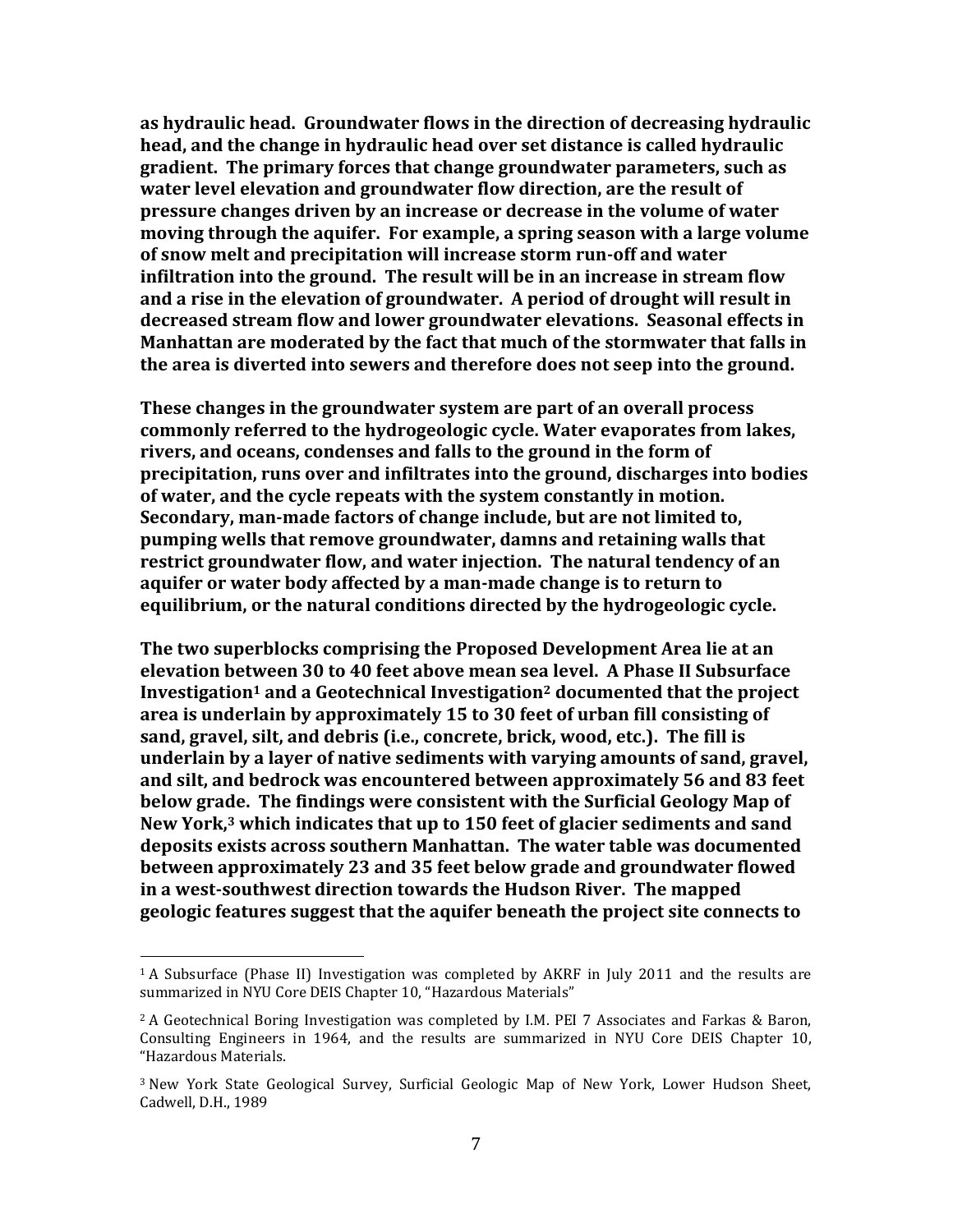#### **the water bodies surrounding Manhattan (principally the Hudson River, Upper Bay and East River).**

Concerns and questions associate with underground water included (from above): 1) What will the impacts of constructing deep bathtubs within the water table and where will the displaced water go.

**The development plan will include foundations that are constructed to a depth of 40 feet below grade, which will extend up to approximately 20 feet into the aquifer. Construction of the foundation will require dewatering, which includes pumping groundwater from the project area to lower the water table and allow for work to be completed in dry conditions. The discharged water will be diverted under a NYCDEP-approved permit into the stormwater or combined sewer system and will not be injected back into the ground. When the foundation is in place and the pumps are shut off, the elevation of the groundwater will return to the pre-dewatering equilibrium levels generated by the physical characteristics of the entire groundwater system. Although a localized change in groundwater flow direction will occur in the immediate vicinity of a building as groundwater flows around a foundation (imagine water flowing around a boulder in a stream), the water level and regional flow direction will not change substantially, as they are determined by the hydrogeologic parameters described above.**

**The process described above is typical for NYC construction projects that involve excavation/development below the water table. Numerous buildings in Manhattan include basements and foundations that extend below the water table.**

2) Is NYU working from updated maps regarding the location of underground water including underground springs, tributaries, etc.?

**Springs and tributaries refer to water features on the surface and are not directly correlated to underground water. As explained above, the depth of the aquifer beneath the site was confirmed by soil borings drilled during field investigations, and the core samples did not identify any confining layers or zones of perched water above the water table. Reported water flow near the surface of the site is likely related to utility or stormwater collection features, or leaks in stormwater pipes. Figure 1 (attached) shows that the former Minetta Creek was located 1 to 4 blocks west of the project site area and will not be disturbed by the construction of the proposed new builidngs.** 

3) What guarantees can NYU provide that water will not be shifted or redirected and cause damage to surrounding foundations.

**The aquifer beneath Manhattan exists throughout the project site and surrounding areas, so there is no "new" area that can be saturated by a shift in**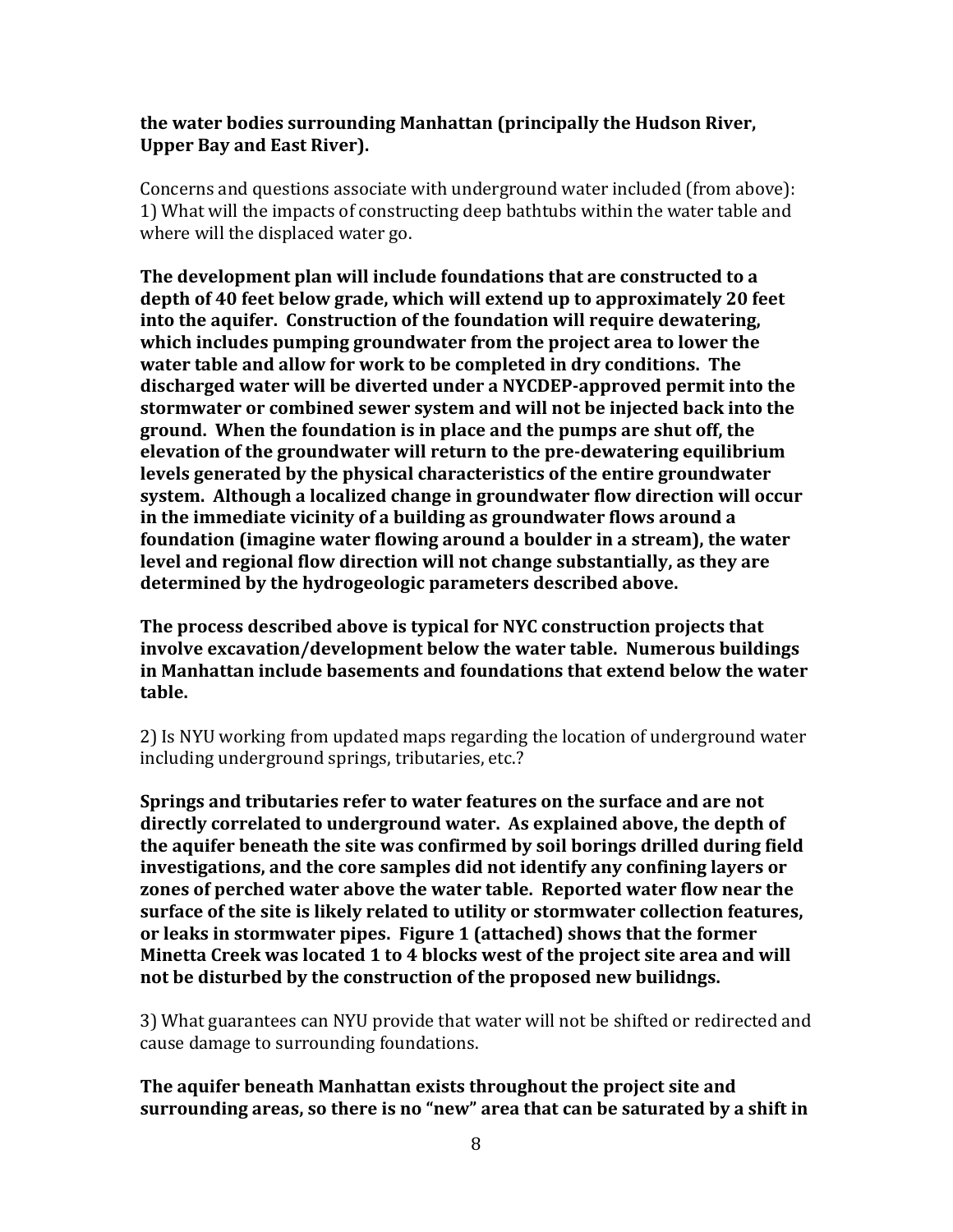**the location of the aquifer. Changes to the aquifer include rising and falling of the water table, and these changes are determined by the amount of precipitation, as described by the description of the hydrogeologic cycle. As noted above, the new buildings are not expected to resulting in any substantial change to the level of the water table in the area.**

4) Does NYU intend to dewater?

## **Dewatering will be required during excavation work that occurs below the water table.**

5) What will be the impact of the surrounding structures?

**Dewatering during excavation of building foundations below the water table will temporarily lower the water table in the immediate vicinity of the construction work. After the foundations are in place, the post-construction water level will return to the equilibrium pressure controlled by the aquifer. There are no foreseen impacts on surrounding structures.** 

11. Multiple concerns regarding the existing gardens including both the corner garden and the Sasaki Garden such as: Why can't NYU design a building with a smaller profile or push the building envelope to the east so not to destroy the corner garden? Questions were also raised regarding the staging of the Bleecker LaGuardia building so the choice of staging will not impact the garden.

### **We are continuing to look at staging options for the Bleecker Building and the potential for different configurations to address impacts and, as noted in the DEIS, potential relocation**

12. What assurances do we have that the proposed attenuation methods will be effective?

## **The DEIS outlines the efficacy of the proposed mitigation measures. Some measures, such as notice mitigation, will not fully mitigate the adverse impacts of project construction.**

13. How can NYU assume that the noise of the activities of 20,000 additional people in the area will not be significant?

**The presence of people does not in itself result in a significant adverse noise impact. For example, Washington Square Village and University Village are large buildings with thousands of residents, and the South Block also includes the Coles Gymnasium, which is heavily utilized by NYU students, faculty and staff. Yet the DEIS (page 17-8) identifies vehicular traffic as the dominant noise source in the area.**